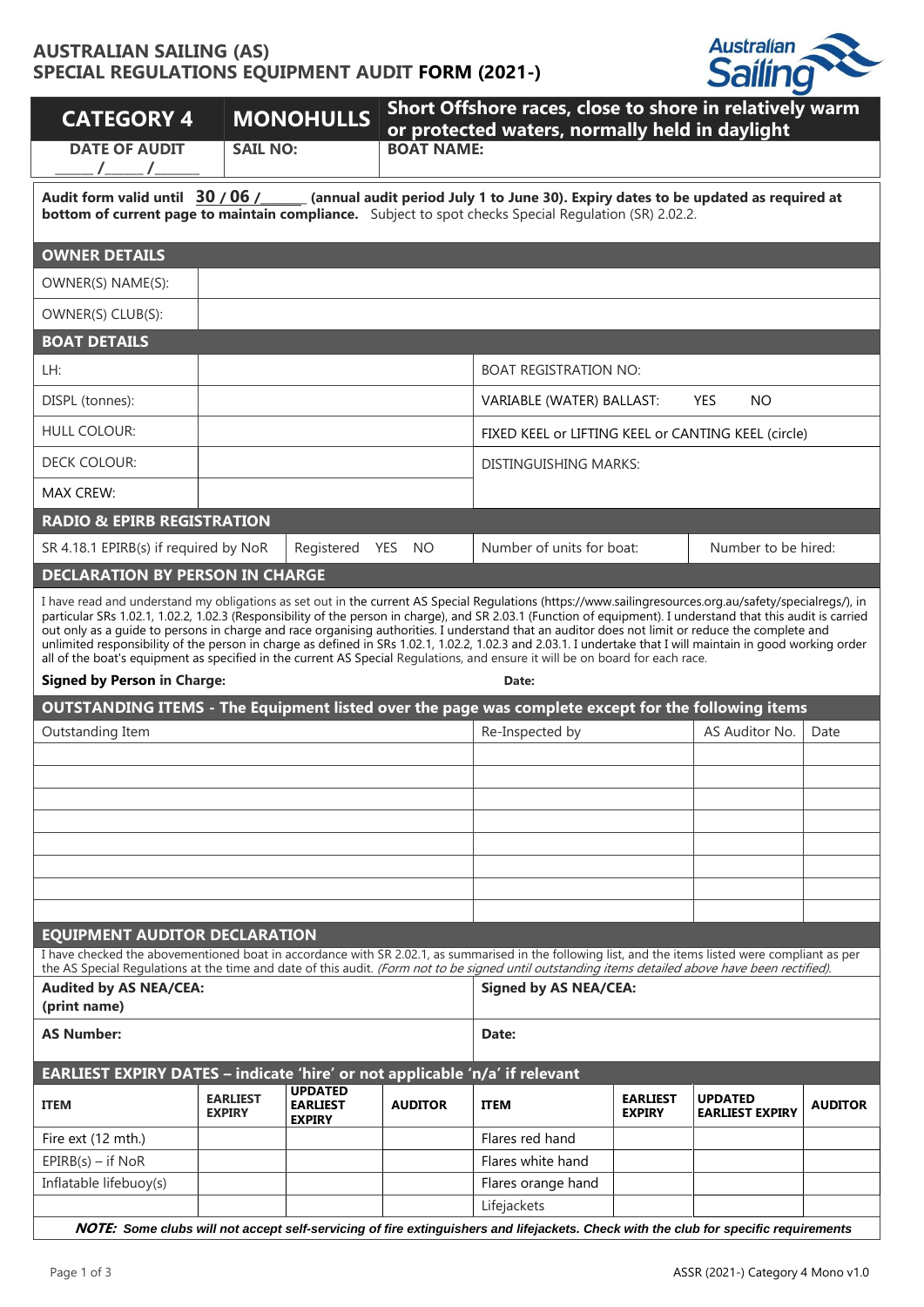## **AUSTRALIAN SAILING (AS) SPECIAL REGULATIONS EQUIPMENT AUDIT FORM (2021-)**



|            | <b>CATEGORY 4</b>                                                         | <b>MONOHULLS</b>                                               |                   |   |                                            | Short Offshore races, close to shore in relative<br>or protected waters, normally held in daylight                             |
|------------|---------------------------------------------------------------------------|----------------------------------------------------------------|-------------------|---|--------------------------------------------|--------------------------------------------------------------------------------------------------------------------------------|
|            | <b>DATE OF AUDIT</b><br>$\sqrt{2}$                                        | <b>SAIL NO:</b>                                                | <b>BOAT NAME:</b> |   |                                            |                                                                                                                                |
|            |                                                                           |                                                                |                   |   |                                            | This section to be completed and ticked or initialled by person in charge (P) and auditor(A). If item not applicable, mark 'n, |
| <b>Reg</b> | <b>Structural/Fixed Deck Items</b>                                        |                                                                | P                 | A |                                            | (d) Outboard tanks secured on deck or ventilate                                                                                |
| 2.03.1     |                                                                           | Equipment functions & adequate for intended use                |                   |   | 3.24.9                                     | compartment; manufacturer supplied or recognis                                                                                 |
| 2.03.2     | Ballast & heavy equipment secured                                         |                                                                |                   |   |                                            | national standard                                                                                                              |
| $3.01 -$   |                                                                           | Section 3 Part 1 - Structural Features, Stability. Any         |                   |   | 3.28.1                                     | Hull Identification, min 50 mm; name & state reg<br>name, sail number & club                                                   |
| 3.05       | Organising Authority requirements                                         |                                                                |                   |   | 4.01.1                                     | Sail numbers as per RRS 77 and Appendix G                                                                                      |
| 3.06.1     |                                                                           | (b) Yachts ≥5.5m LOA with enclosed cabin & carrying            |                   |   |                                            | (a) Clipping points through bolted or welded dec                                                                               |
|            |                                                                           | fuel or gas below decks: 2 exits, 1 forward of mast            |                   |   |                                            | plates or other suitable strong points                                                                                         |
| 3.07.1     | except if size $< 0.071$ m <sup>2</sup>                                   | No hatches forward of maximum beam open inwards                |                   |   | 4.03.2                                     | (b) Positioned to clip/unclip from below and mov                                                                               |
|            |                                                                           | (a)(i) Hatches above water when heeled 90°                     |                   |   |                                            | between cockpit and deck                                                                                                       |
|            |                                                                           | (a)(iii) Non-conforming hatches; size $< 0.071$ m <sup>2</sup> |                   |   |                                            | (c) Clipping points for 2/3 crew                                                                                               |
| 3.07.2     |                                                                           | (a)(iii) Non-conforming hatches kept shut while racing         |                   |   | <b>Reg</b>                                 | <b>Structural/Fixed Items Below</b>                                                                                            |
|            |                                                                           | (b) Hatches capable of being immediately shut;                 |                   |   |                                            | (a) Seacocks permanently installed                                                                                             |
|            | permanently attached lid                                                  |                                                                |                   |   | 3.09.1                                     | (b) Plugs for each opening attached or stowed n                                                                                |
| 3.07.3     |                                                                           | Non-conforming hatches labelled 'Not to be opened at           |                   |   | 3.11                                       | Keel stepped mast; heel securely fastened                                                                                      |
|            | sea'                                                                      |                                                                |                   |   | 3.15.2                                     | Toilet or securely fastened bucket                                                                                             |
|            | Blocking device for low sill companionway                                 |                                                                |                   |   |                                            | Cooking stove/heating appliance securely faster                                                                                |
|            |                                                                           | (a) Companionway hatch securing arrangement                    |                   |   |                                            | safe, accessible shutoff                                                                                                       |
| 3.07.4     | (i) Operable from above and below<br>(b) Blocking devices to be           |                                                                |                   |   |                                            | Gas or methylated spirits only fuels                                                                                           |
|            |                                                                           | (i) Capable of being retained with hatch open or shut          |                   |   |                                            | "REMEMBER Turn Off Gas At Bottle" sign                                                                                         |
|            | (ii) Secured to boat (e.g. by lanyard)                                    |                                                                |                   |   | 3.17<br>If fitted                          |                                                                                                                                |
|            | (iii) Permit exit in event of inversion                                   |                                                                |                   |   |                                            | Gas detection for permanent pilot light                                                                                        |
| 3.08.1     |                                                                           | Cockpit strong, self-draining, & watertight (3.08.2)           |                   |   |                                            | Disposable gas canisters $\leq$ 225 grams                                                                                      |
| 3.08.3     |                                                                           | Bilge pump outlet not connected to cockpit drain               |                   |   |                                            | Gas bottle, spare canisters in separate comparti                                                                               |
|            |                                                                           | Number of cockpit drains required: <8.5 m: 2 x 25 mm           |                   |   |                                            | ventilated overboard                                                                                                           |
| 3.08.7     |                                                                           | Age/Series Date pre 07/77 & >8.5 m; 2 x 25 mm                  |                   |   | 3.19.1                                     | Handholds below decks                                                                                                          |
|            |                                                                           | Age/ Series Date post 07/77 & >8.5 m; 4 x 20 mm                |                   |   | 3.24.3                                     | Inboard engine to SR 3.24.1, OR outboard engin                                                                                 |
| 3.12.2     |                                                                           | Lifelines taut (50 N force applied; $\leq$ 50 mm deflection)   |                   |   | 3.24.6                                     | tanks, fuel supply; all securely fastened<br>Separate starter battery if electric starter                                      |
|            | Bow pulpits shall be either:<br>(a)(i) Closed and forward of forestay; OR |                                                                |                   |   |                                            | Separate generators, if carried, securely covere                                                                               |
|            |                                                                           | (a)(ii) Open with the forward gap $\leq$ 360 mm; OR            |                   |   | 3.24.7                                     | permanently installed                                                                                                          |
|            |                                                                           | (a)(iii) Open with the gap to any boat part $\leq$ 360 mm      |                   |   | 3.24.8                                     | Fuel tank shut off valve/cock if fuel can escape of                                                                            |
|            |                                                                           | (b) & (d) Bow and stern pulpit top rails and aft lifelines     |                   |   |                                            | siphon                                                                                                                         |
|            | same height as upper side lifelines                                       |                                                                |                   |   |                                            | (a) Petrol tanks - see regulation                                                                                              |
|            |                                                                           | (c) Lifelines, stanchions, pulpits effectively continuous      |                   |   |                                            | (b) Diesel tanks metal or other certified material                                                                             |
|            | deck barrier                                                              |                                                                |                   |   | 3.24.9                                     | (c) Fuel lines comply                                                                                                          |
| 3.12.3     | (c) Lifelines supported at intervals $\leq$ 2.20 m                        |                                                                |                   |   |                                            | (e) Petrol not below decks in portable containers                                                                              |
|            |                                                                           | (f) Pulpits & stanchions permanently installed                 |                   |   |                                            | (f) Flexible fuel tank not permitted.                                                                                          |
|            |                                                                           | (g) Pulpit & stanchion bases inboard $\leq$ 5% of max          |                   |   |                                            | (b)(i) Permanently installed VHF transceiver (ne                                                                               |
|            | beam or 150 mm                                                            |                                                                |                   |   | 3.25.1                                     | installations DSC capable)                                                                                                     |
|            | (h) Stanchion bases not outboard                                          | (j) Lifelines attached to stanchion inside & overlapping       |                   |   | 3.25.7                                     | At least two means of receiving weather bulletin                                                                               |
|            | pulpit with gap $\leq$ 150 mm permitted                                   |                                                                |                   |   |                                            |                                                                                                                                |
|            |                                                                           | (k) Stanchions straight, vertical; first 50 mm $\leq$ 10 mm    |                   |   | <b>Reg</b>                                 | <b>Portable Equipment</b>                                                                                                      |
|            |                                                                           | displ. and angle $\leq 10$ deg. from 50 mm above deck.         |                   |   | 3.18.4                                     | Emergency water 1 litre per crew                                                                                               |
|            |                                                                           | Lifeline height, spacing, number comply with table             |                   |   | 3.20.9                                     | 2 x 8 litre buckets, stout construction with lanyar                                                                            |
|            |                                                                           | Double lifelines minimum, upper $\geq 600$ mm (450 mm if       |                   |   | 3.23.4                                     | Reserve navigation lights, independent of main                                                                                 |
| 3.12.5     |                                                                           | LH < 8.5 m), intermediate openings $\leq$ 380 mm,              |                   |   |                                            | (b) Emergency VHF antenna where regular ante                                                                                   |
|            |                                                                           | intermediate lifeline ≥ 230 mm above working deck              |                   |   | 3.25.5                                     | relies on mast                                                                                                                 |
|            | (a) Lifelines uncoated stainless steel wire                               |                                                                |                   |   | 4.04.1                                     | 2 x fire extinguishers 1A:10BE dry powder min o                                                                                |
|            | (b) Loose sleeve permitted                                                |                                                                |                   |   | 4.04.4                                     | Fire blanket (for cooking device with open flame                                                                               |
|            | (d) Gap secured by lanyard $\leq 100$ mm;                                 |                                                                |                   |   |                                            | (a) Anchors & ground tackle as per Table 1                                                                                     |
| 3.12.6     | Lanyard replaced annually                                                 |                                                                |                   |   | (b) Anchor & warp sizes Table 2 or Table 3 |                                                                                                                                |
|            |                                                                           | (e) Lifeline system ≥ strength of required wire size           |                   |   | 4.05.1                                     | Anchor 1 Typekg/size                                                                                                           |
|            |                                                                           | Lifeline size minimum: LH < 8.5 m: 3 mm; LH 8.5 m -            |                   |   |                                            | Anchor 2 Typekg/size                                                                                                           |
|            | 13 m: 4 mm; LH > 13 m: 5 mm                                               |                                                                |                   |   |                                            | (c) Primary anchor assembled, attached to tackl                                                                                |
| 3.14.1     |                                                                           | Toe rail min height 25 mm (age date from 01/81);               |                   |   |                                            | 1 x flashlight floating type; spare batteries & bull                                                                           |
|            |                                                                           | Toe rail min height 20 mm (age date before 01/81)              |                   |   | 4.06.2                                     | replaceable                                                                                                                    |
| 3.20.4     | 1 x manual bilge pump                                                     |                                                                |                   |   | 4.07.2                                     | First aid manual                                                                                                               |
| 3.20.6     |                                                                           | Bilge pump not to discharge into closed cockpit                |                   |   | 4.07.4                                     | First aid kit, waterproof container; contents listed                                                                           |
|            | Bilge pump not connected to cockpit drains                                |                                                                |                   |   | 4.07.9                                     | alternative brands permitted                                                                                                   |
| 3.20.7     | a) Bilge pump minimum suction bore 25 mm                                  |                                                                |                   |   | 4.07.9                                     | First aid contents as per list at end of this form                                                                             |

|          |                                                                                                                                                                    |                                                                                                                       |                   |            | This section to be completed and <b>ticked or initialled</b> by person in charge (P) and auditor(A). If item not applicable, mark 'n/a' or dash '-' |   |              |
|----------|--------------------------------------------------------------------------------------------------------------------------------------------------------------------|-----------------------------------------------------------------------------------------------------------------------|-------------------|------------|-----------------------------------------------------------------------------------------------------------------------------------------------------|---|--------------|
| Reg      | <b>Structural/Fixed Deck Items</b>                                                                                                                                 |                                                                                                                       | P<br>$\mathbf{A}$ |            | (d) Outboard tanks secured on deck or ventilated                                                                                                    |   |              |
| 2.03.1   |                                                                                                                                                                    | Equipment functions & adequate for intended use                                                                       |                   | 3.24.9     | compartment; manufacturer supplied or recognised                                                                                                    |   |              |
| 2.03.2   | Ballast & heavy equipment secured                                                                                                                                  |                                                                                                                       |                   |            | national standard<br>Hull Identification, min 50 mm; name & state rego; OR                                                                          |   |              |
| $3.01 -$ |                                                                                                                                                                    | Section 3 Part 1 - Structural Features, Stability. Any                                                                |                   | 3.28.1     | name, sail number & club                                                                                                                            |   |              |
| 3.05     | Organising Authority requirements                                                                                                                                  |                                                                                                                       |                   | 4.01.1     | Sail numbers as per RRS 77 and Appendix G                                                                                                           |   |              |
| 3.06.1   | (b) Yachts ≥5.5m LOA with enclosed cabin & carrying<br>fuel or gas below decks: 2 exits, 1 forward of mast                                                         |                                                                                                                       |                   |            | (a) Clipping points through bolted or welded deck                                                                                                   |   |              |
|          |                                                                                                                                                                    | No hatches forward of maximum beam open inwards                                                                       |                   |            | plates or other suitable strong points                                                                                                              |   |              |
| 3.07.1   | except if size $< 0.071$ m <sup>2</sup>                                                                                                                            |                                                                                                                       |                   | 4.03.2     | (b) Positioned to clip/unclip from below and move                                                                                                   |   |              |
|          | (a)(i) Hatches above water when heeled 90°                                                                                                                         |                                                                                                                       |                   |            | between cockpit and deck<br>(c) Clipping points for 2/3 crew                                                                                        |   |              |
|          |                                                                                                                                                                    | (a)(iii) Non-conforming hatches; size $< 0.071$ m <sup>2</sup>                                                        |                   |            |                                                                                                                                                     | P |              |
| 3.07.2   |                                                                                                                                                                    | (a)(iii) Non-conforming hatches kept shut while racing                                                                |                   | <b>Reg</b> | <b>Structural/Fixed Items Below</b>                                                                                                                 |   |              |
|          | (b) Hatches capable of being immediately shut;                                                                                                                     |                                                                                                                       |                   | 3.09.1     | (a) Seacocks permanently installed                                                                                                                  |   |              |
|          | permanently attached lid                                                                                                                                           | Non-conforming hatches labelled 'Not to be opened at                                                                  |                   |            | (b) Plugs for each opening attached or stowed nearby                                                                                                |   |              |
| 3.07.3   | sea'                                                                                                                                                               |                                                                                                                       |                   | 3.11       | Keel stepped mast; heel securely fastened                                                                                                           |   |              |
|          | Blocking device for low sill companionway                                                                                                                          |                                                                                                                       |                   | 3.15.2     | Toilet or securely fastened bucket                                                                                                                  |   |              |
|          |                                                                                                                                                                    | (a) Companionway hatch securing arrangement                                                                           |                   |            | Cooking stove/heating appliance securely fastened,                                                                                                  |   |              |
|          | (i) Operable from above and below<br>(b) Blocking devices to be<br>(i) Capable of being retained with hatch open or shut<br>(ii) Secured to boat (e.g. by lanyard) |                                                                                                                       |                   |            | safe, accessible shutoff                                                                                                                            |   |              |
| 3.07.4   |                                                                                                                                                                    |                                                                                                                       |                   |            | Gas or methylated spirits only fuels                                                                                                                |   |              |
|          |                                                                                                                                                                    |                                                                                                                       |                   | 3.17       | "REMEMBER Turn Off Gas At Bottle" sign                                                                                                              |   |              |
|          | (iii) Permit exit in event of inversion                                                                                                                            |                                                                                                                       |                   | If fitted  | Gas detection for permanent pilot light                                                                                                             |   |              |
| 3.08.1   |                                                                                                                                                                    | Cockpit strong, self-draining, & watertight (3.08.2)                                                                  |                   |            | Disposable gas canisters $\leq$ 225 grams                                                                                                           |   |              |
| 3.08.3   |                                                                                                                                                                    | Bilge pump outlet not connected to cockpit drain                                                                      |                   |            | Gas bottle, spare canisters in separate compartment                                                                                                 |   |              |
|          |                                                                                                                                                                    | Number of cockpit drains required: <8.5 m: 2 x 25 mm                                                                  |                   |            | ventilated overboard                                                                                                                                |   |              |
| 3.08.7   |                                                                                                                                                                    | Age/Series Date pre 07/77 & >8.5 m; 2 x 25 mm                                                                         |                   | 3.19.1     | Handholds below decks                                                                                                                               |   |              |
| 3.12.2   |                                                                                                                                                                    | Age/ Series Date post 07/77 & >8.5 m; 4 x 20 mm                                                                       |                   | 3.24.3     | Inboard engine to SR 3.24.1, OR outboard engine with<br>tanks, fuel supply; all securely fastened                                                   |   |              |
|          | Bow pulpits shall be either:                                                                                                                                       | Lifelines taut (50 N force applied; $\leq$ 50 mm deflection)                                                          |                   | 3.24.6     | Separate starter battery if electric starter                                                                                                        |   |              |
|          | (a)(i) Closed and forward of forestay; OR                                                                                                                          |                                                                                                                       |                   |            | Separate generators, if carried, securely covered and                                                                                               |   |              |
|          |                                                                                                                                                                    | (a)(ii) Open with the forward gap $\leq$ 360 mm; OR                                                                   |                   | 3.24.7     | permanently installed                                                                                                                               |   |              |
|          |                                                                                                                                                                    | (a)(iii) Open with the gap to any boat part $\leq$ 360 mm                                                             |                   | 3.24.8     | Fuel tank shut off valve/cock if fuel can escape or                                                                                                 |   |              |
|          |                                                                                                                                                                    | (b) & (d) Bow and stern pulpit top rails and aft lifelines                                                            |                   |            | siphon                                                                                                                                              |   |              |
|          | same height as upper side lifelines                                                                                                                                |                                                                                                                       |                   |            | (a) Petrol tanks - see regulation                                                                                                                   |   |              |
|          | deck barrier                                                                                                                                                       | (c) Lifelines, stanchions, pulpits effectively continuous                                                             |                   |            | (b) Diesel tanks metal or other certified material                                                                                                  |   |              |
| 3.12.3   | (c) Lifelines supported at intervals $\leq$ 2.20 m                                                                                                                 |                                                                                                                       |                   | 3.24.9     | (c) Fuel lines comply                                                                                                                               |   |              |
|          | (f) Pulpits & stanchions permanently installed                                                                                                                     |                                                                                                                       |                   |            | (e) Petrol not below decks in portable containers                                                                                                   |   |              |
|          | (g) Pulpit & stanchion bases inboard $\leq$ 5% of max                                                                                                              |                                                                                                                       |                   |            | (f) Flexible fuel tank not permitted.                                                                                                               |   |              |
|          | beam or 150 mm                                                                                                                                                     |                                                                                                                       |                   | 3.25.1     | (b)(i) Permanently installed VHF transceiver (new                                                                                                   |   |              |
|          | (h) Stanchion bases not outboard                                                                                                                                   |                                                                                                                       |                   |            | installations DSC capable)                                                                                                                          |   |              |
|          |                                                                                                                                                                    | (j) Lifelines attached to stanchion inside & overlapping                                                              |                   | 3.25.7     | At least two means of receiving weather bulletins                                                                                                   |   |              |
|          | pulpit with gap $\leq$ 150 mm permitted                                                                                                                            |                                                                                                                       |                   | <b>Reg</b> | <b>Portable Equipment</b>                                                                                                                           | P | $\mathbf{A}$ |
|          |                                                                                                                                                                    | (k) Stanchions straight, vertical; first 50 mm $\leq 10$ mm<br>displ. and angle $\leq 10$ deg. from 50 mm above deck. |                   | 3.18.4     | Emergency water 1 litre per crew                                                                                                                    |   |              |
|          |                                                                                                                                                                    | Lifeline height, spacing, number comply with table                                                                    |                   | 3.20.9     | 2 x 8 litre buckets, stout construction with lanyard                                                                                                |   |              |
|          |                                                                                                                                                                    | Double lifelines minimum, upper ≥ 600 mm (450 mm if                                                                   |                   | 3.23.4     | Reserve navigation lights, independent of main power                                                                                                |   |              |
| 3.12.5   |                                                                                                                                                                    | LH < 8.5 m), intermediate openings $\leq$ 380 mm,                                                                     |                   | 3.25.5     | (b) Emergency VHF antenna where regular antenna                                                                                                     |   |              |
|          |                                                                                                                                                                    | intermediate lifeline ≥ 230 mm above working deck                                                                     |                   |            | relies on mast                                                                                                                                      |   |              |
|          | (a) Lifelines uncoated stainless steel wire                                                                                                                        |                                                                                                                       |                   | 4.04.1     | 2 x fire extinguishers 1A:10BE dry powder min or equiv.                                                                                             |   |              |
|          | (b) Loose sleeve permitted                                                                                                                                         |                                                                                                                       |                   | 4.04.4     | Fire blanket (for cooking device with open flame)                                                                                                   |   |              |
| 3.12.6   | (d) Gap secured by lanyard $\leq 100$ mm;<br>Lanyard replaced annually                                                                                             |                                                                                                                       |                   |            | (a) Anchors & ground tackle as per Table 1                                                                                                          |   |              |
|          |                                                                                                                                                                    | (e) Lifeline system ≥ strength of required wire size                                                                  |                   |            | (b) Anchor & warp sizes Table 2 or Table 3                                                                                                          |   |              |
|          |                                                                                                                                                                    | Lifeline size minimum: LH < 8.5 m: 3 mm; LH 8.5 m -                                                                   |                   | 4.05.1     | Anchor 1 Typekg/size                                                                                                                                |   |              |
|          | 13 m: 4 mm; LH > 13 m: 5 mm                                                                                                                                        |                                                                                                                       |                   |            | Anchor 2 Typekg/size                                                                                                                                |   |              |
| 3.14.1   |                                                                                                                                                                    | Toe rail min height 25 mm (age date from 01/81);                                                                      |                   |            | (c) Primary anchor assembled, attached to tackle                                                                                                    |   |              |
|          |                                                                                                                                                                    | Toe rail min height 20 mm (age date before 01/81)                                                                     |                   | 4.06.2     | 1 x flashlight floating type; spare batteries & bulbs if<br>replaceable                                                                             |   |              |
| 3.20.4   | 1 x manual bilge pump                                                                                                                                              |                                                                                                                       |                   | 4.07.2     | First aid manual                                                                                                                                    |   |              |
| 3.20.6   | Bilge pump not to discharge into closed cockpit                                                                                                                    |                                                                                                                       |                   | 4.07.4     | First aid kit, waterproof container; contents listed;                                                                                               |   |              |
|          | Bilge pump not connected to cockpit drains                                                                                                                         |                                                                                                                       |                   | 4.07.9     | alternative brands permitted                                                                                                                        |   |              |
| 3.20.7   | a) Bilge pump minimum suction bore 25 mm                                                                                                                           |                                                                                                                       |                   | 4.07.9     | First aid contents as per list at end of this form                                                                                                  |   |              |
|          | b) Bilge pump & strum boxes accessible                                                                                                                             | Marine magnetic compass permanently installed, non-                                                                   |                   | 4.10.1     | Charts (not solely electronic), plotting equipment                                                                                                  |   |              |
| 3.21.1   | electric                                                                                                                                                           |                                                                                                                       |                   | 4.10.2     | Collision Regulations; electronic or hard copy                                                                                                      |   |              |
| 3.23.1   |                                                                                                                                                                    | Navigation lights carried complying with IRPCAS                                                                       |                   | 4.10.3     | Current AS "Racing Rules of Sailing" and "Special<br>Regulations Part 1"; electronic or hard copy                                                   |   |              |
|          | If using outboard motor, provision for mounting                                                                                                                    |                                                                                                                       |                   |            | GPS, may be handheld, water resistant with spare                                                                                                    |   |              |
| 3.24.4   | Outboard motor mounted at all times                                                                                                                                |                                                                                                                       |                   | 4.11.1     | batteries                                                                                                                                           |   |              |